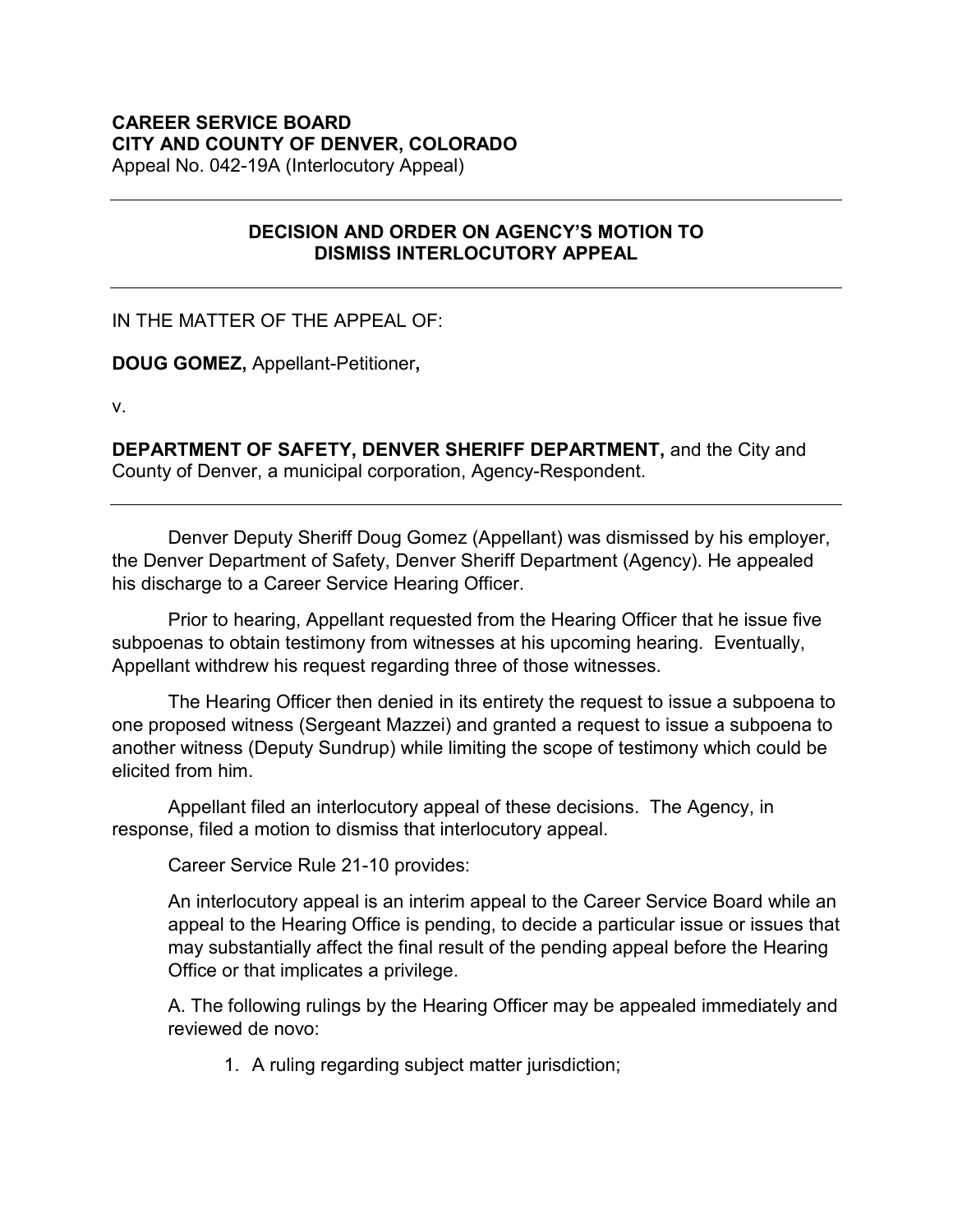- 2. A ruling directing a party to produce evidence that the party asserts, in good faith, is privileged; or,
- 3. Any other ruling by a Hearing Officer that violates Rule 19 and/or Rule 20.

Appellant claims that the Hearing Officer, in his rulings regarding subpoenas and the limitation of testimony, violated Career Service Rule 20 generally and Rule 20-50 more specifically (concerning the Hearing Officer's discretion regarding the application of rules of evidence)<sup>[1](#page-1-0)</sup>, thereby giving us jurisdiction to hear the interlocutory appeal under CSR 21-10(A)(3).

The Agency, in its motion to dismiss, notes that the basis of Appellant's interlocutory appeal invokes only, at most, Career Service Rule 20-50 which deals with the conduct of the actual appeal Hearing, but that the Hearing has not yet started. $^2$ 

The Agency then argues that what is truly being contested by Appellant is whether the Hearing Officer's rulings were in conformance with Career Service Rule 20- 45 which deals with pre-hearing subject of the issuance of subpoenas. We agree.

We find the Petition for Interlocutory Review to be defective in that it fails to properly invoke a section of Rule 19 or 20 which the Hearing Officer violated in his rulings that could reasonably be said to adequately raise an issue for interlocutory appeal. Rule 20-45 which specifically deals with the issuance of subpoenas is not mentioned in Appellant's Petition or supporting brief.

And Appellant's reference (in his brief supporting his appeal) to Career Service Rule 20-50 fails to raise an issue for review since the Hearing Officer plainly did not violate that specific rule. As mentioned in note 1, *infra*, Rule 20-50 specifically allows the Hearing Officer to use his discretion regarding rules of evidence; and that is precisely what he did. On its face, the Hearing Officer complied with the rule. This is not to say that ultimately, the manner in which the Hearing Officer exercised that discretion cannot be reviewed, only that it will not be reviewed at this stage of proceedings.

In addition, we do not believe that the Hearing Officer's decision to deny a subpoena and limit testimony is the type of discretionary pre-trial decision to which our Rule on interlocutory appeals was ever intended to apply. Generally speaking, interlocutory appeals are intended to be the exception rather than the norm; they are

<span id="page-1-0"></span> $1$  CSR 20, Purpose Statement: "The purpose of this rule is to provide a fair, efficient, and speedy administrative review of disciplinary actions… ."; CSR 20-50; "The Hearing Officer shall conduct the hearing in as informal a manner as is consistent with a fair, efficient, and speedy presentation of the appeal. Whether and how the Colorado Rules of Evidence shall be applied lies within the discretion of the Hearing Officer."

<span id="page-1-1"></span> $<sup>2</sup>$  Relevant portions of Rule 20 plainly appear to be sequential, that is, rules dealing with pre-hearing matters</sup> appear in Rule 20 before those dealing with trial matters which, in turn, appear in the rule before those dealing with post-hearing matters.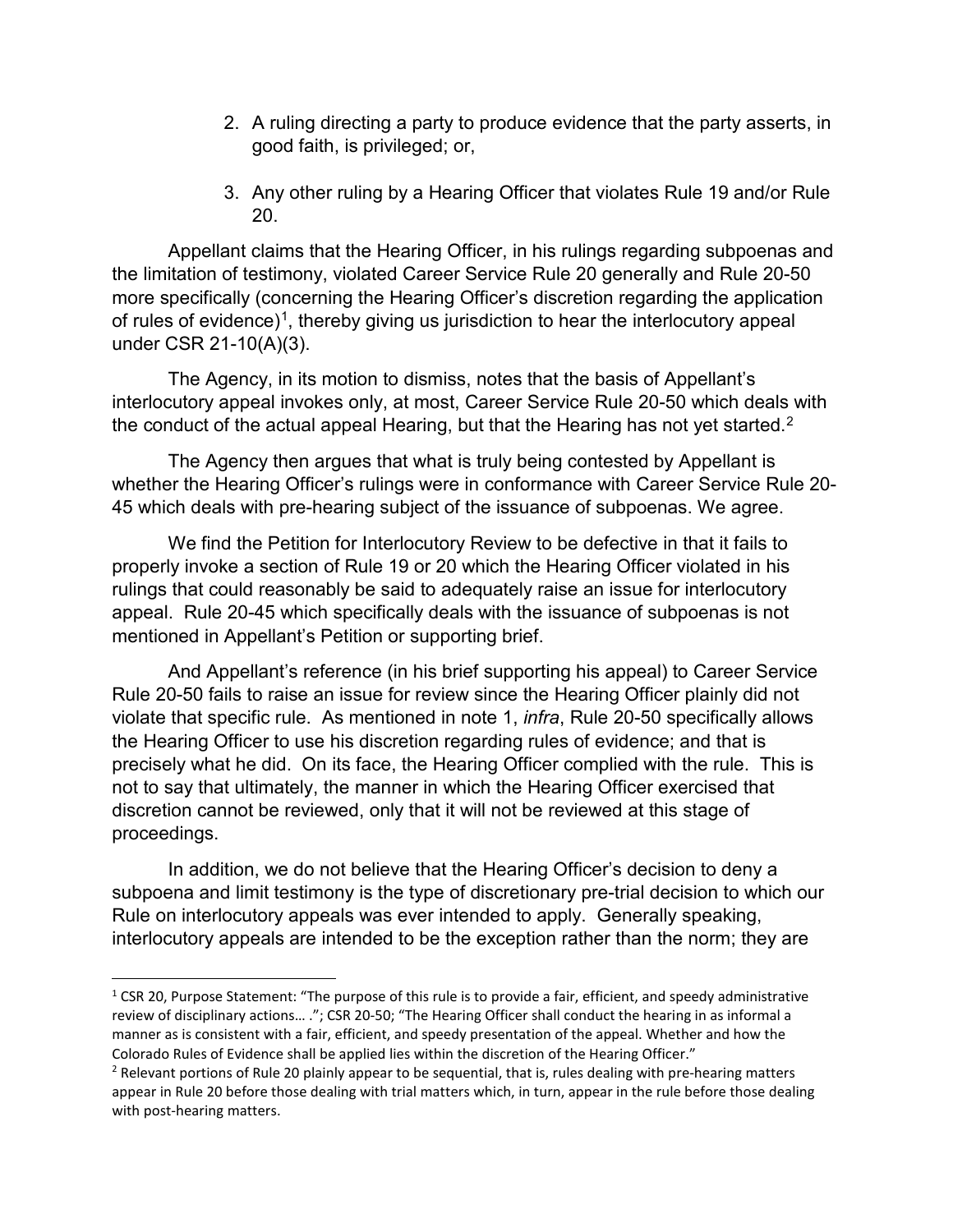relatively rare, and ours were never intended to be any different. We believe our rule on interlocutory appeals was meant to apply to Hearing Officer decisions in pending matters which have novel, extraordinary or outsized implications, and not issues that are, in essence, ordinary, expected or recurring, such as a hearing officer's exercise of discretion on the relevancy of documentary evidence or testimony.

The subject of Appellant's interlocutory appeal is, essentially a routine trial matter that was never intended to be subject to interlocutory appeals. *See, e.g., Rich v. Ball Ranch Partnership*, [3](#page-2-0)45 P.3d 980, 982 (Colo.App. 2015)<sup>3</sup>; *Adams v. Corrections Corp. of America*, 264 P.3d 640, 644 (Colo.App. 2011). [4](#page-2-1)

Were the subject matters raised here deemed to be proper grist for the interlocutory appeal mill, then every decision regarding the admissibility or nonadmissibility of every word of testimony and every single document would be subject to interlocutory appeal. We do not think the rule was ever intended to be this broad and we do not interpret it as such now.

Finally, we note that had we been required to rule on the merits of the interlocutory appeal, we would have ruled against Appellant.

First, we find that the Hearing Officer, in deciding to refuse to issue the subpoena to Sgt. Mazzei, did not misinterpret interpret any rule of evidence. Appellant wishes to have Sgt. Mazzei testify as to Appellant's character for truthfulness. The Hearing Officer denied said request, citing Colorado Rules of Evidence (CRE) Rule 404(a) which provides evidence of a person's character is generally not admissible.

Appellant claims, however, that he should have been permitted to subpoena Sgt Mazzei and have him testify concerning Appellant's character for truthfulness pursuant to CRE 608(a) which allows for opinion and reputation evidence of one's character "after the character of the witness for truthfulness has been attacked." Appellant claims he is entitled to introduce this evidence because he has been charged with a rules violation that deals with his credibility, that is, he has been charged with committing a materially deceptive act by lying to investigators. According to Appellant, because he has been charged with telling lies, his character for truthfulness has been attacked.

We believe the Hearing Officer ruled correctly in rejecting this argument. Appellant conflates an attack on his credibility with an attack of his character for truthfulness. We do not believe the two things are the same.

<span id="page-2-0"></span><sup>&</sup>lt;sup>3</sup> "But we have not held that every legal issue which we would review de novo on direct appeal constitutes a 'question of law' for purposes of discretionary interlocutory appeal. Today we hold that not every such issue is a question of law within the meaning of section 13–4–102.1 and C.A.R. 4.2. More specifically, we hold that a gardenvariety issue of contract interpretation is not such a question."

<span id="page-2-1"></span><sup>4</sup> "Where the appeal would address only whether the trial court had abused its discretion in a discovery matter, interlocutory review is generally not allowed." *See also* citations at note 4 of *Adams, supra.*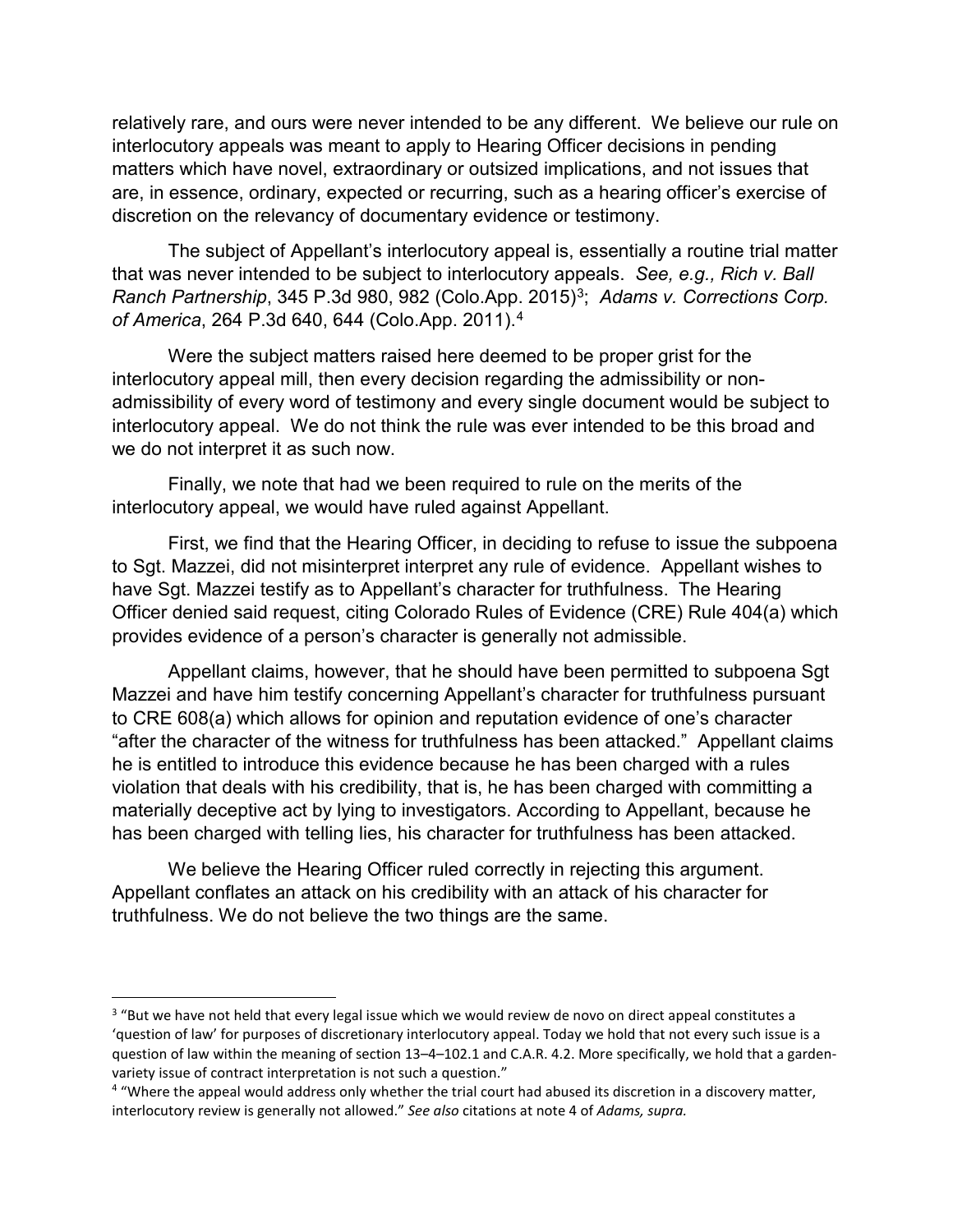While the rules violation charged certainly does put Appellant's credibility at issue, that is simply not the same thing as attacking Appellant's character for truthfulness. *People v. Serra*, 361 P.3d 1122, 1135 (Colo.App. 2015) ("Merely questioning a witness's credibility does not necessarily constitute an attack on that witness's overall character for truthfulness. *People v. Miller,* [890 P.2d 84, 94 \(Colo.](https://1.next.westlaw.com/Link/Document/FullText?findType=Y&serNum=1995044521&pubNum=0000661&originatingDoc=Ia79f927062df11e5adc7ad92236d9862&refType=RP&fi=co_pp_sp_661_94&originationContext=document&transitionType=DocumentItem&contextData=(sc.RelatedInfo)#co_pp_sp_661_94)  [1995\);](https://1.next.westlaw.com/Link/Document/FullText?findType=Y&serNum=1995044521&pubNum=0000661&originatingDoc=Ia79f927062df11e5adc7ad92236d9862&refType=RP&fi=co_pp_sp_661_94&originationContext=document&transitionType=DocumentItem&contextData=(sc.RelatedInfo)#co_pp_sp_661_94) *People v. Wheatley,* [805 P.2d 1148, 1149 \(Colo. App. 1991\).](https://1.next.westlaw.com/Link/Document/FullText?findType=Y&serNum=1990133533&pubNum=0000661&originatingDoc=Ia79f927062df11e5adc7ad92236d9862&refType=RP&fi=co_pp_sp_661_1149&originationContext=document&transitionType=DocumentItem&contextData=(sc.RelatedInfo)#co_pp_sp_661_1149)")

We see nothing in the record at this stage of proceedings indicating that the Agency has attacked Appellant's reputation or character for truthfulness. Accordingly, the Hearing Officer appears to have correctly exercised his discretion when he refused to issue a subpoena to Sgt. Mazzei for the purpose of having him testify as to the Appellant's character for truthfulness.

In sum, we hold, that at least at this stage of proceedings, the Hearing Officer has not erred in prohibiting Sgt. Mazzei from testifying as to Appellant's alleged reputation or character for truthfulness and that he did not misinterpret any rules of evidence.<sup>[5](#page-3-0)</sup>

Appellant next argues that the Hearing Officer erred in limiting the testimony that could be adduced from Deputy Sundrup. The Hearing Officer did so because he concluded that the subjects on which the Deputy would testify would have minimal evidentiary value to the case. Appellant claims this is error.

We could only find that the Hearing Officer erred by engaging in a re-weighing of the evidence and concluding that the Hearing Officer should give weight to the proffered testimony he found to be inconsequential. We have stated repeatedly that the Board does not re-weigh evidence. The weight to be given any piece of evidence or any testimony is something for the Hearing Officer to decide.

We cannot say that the Hearing Officer has abused the significant discretion afforded him in the conducting of hearings, including matters concerning admissibility and weight of evidence and testimony. Accordingly, we hold that the current record of this case does not demonstrate that the Hearing Officer erred in limiting the subject matter of the testimony that could be offered by Deputy Sundup.

For all of the above reasons, the Agency's Motion to Dismiss Interlocutory Appeal is GRANTED and Appellant's interlocutory appeal is DENIED and DISMISSED.

<span id="page-3-0"></span><sup>&</sup>lt;sup>5</sup> At page 7 of his brief, Appellant claims that even if his character for truthfulness has not yet been attacked, the Hearing Officer erred in denying the subpoena for Sgt. Mazzei in its entirety because it is possible that the Agency will attack his character for truthfulness at hearing. Appellant's argument asks us to speculate regarding something that has not happened and may never happen, but to the extent we can do so, we would assume that should that eventuality occur, Appellant would ask the Hearing Officer for some sort of remedy or relief and that the Hearing Officer would give any such request due consideration.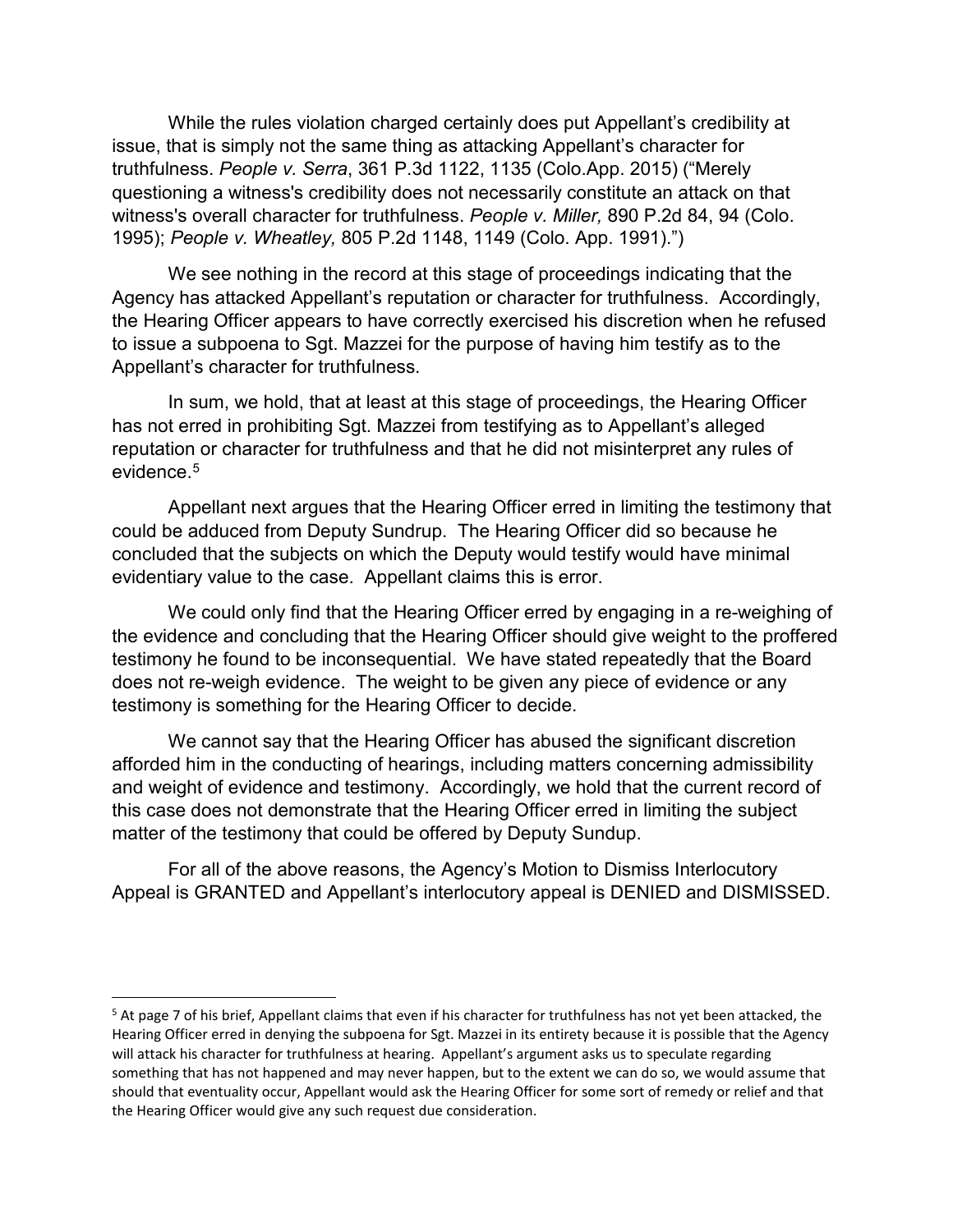SO ORDERED by the Board on February 20, 2020, and documented this 21<sup>st</sup> day of May 2020.

BY THE BOARD:

Neil Peck, Co- Chair

Board Members Concurring: Karen DuWaldt, Patricia Barela Rivera, David Hayes, LaNee Reynolds